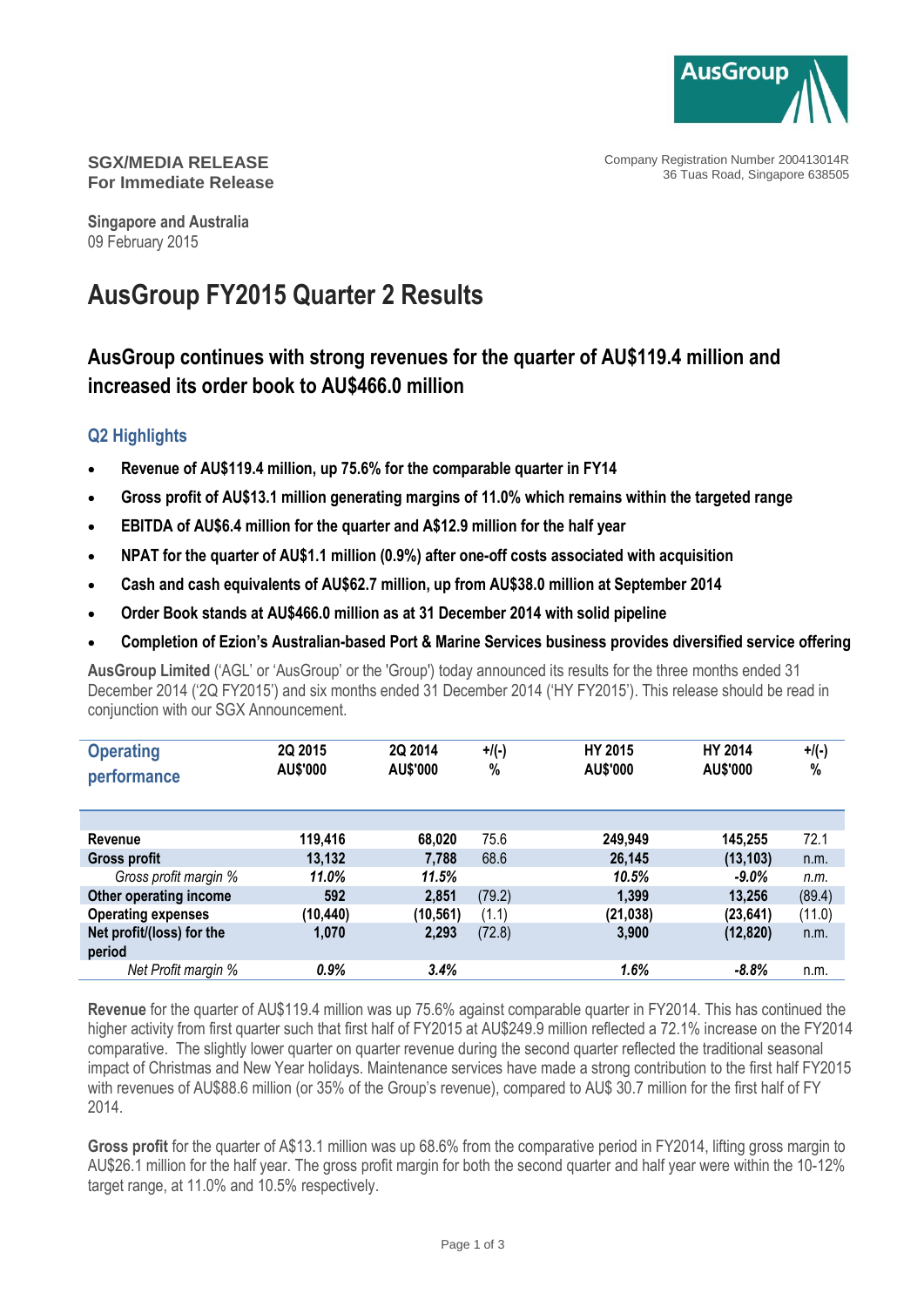

#### Company Registration Number 200413014R 36 Tuas Road, Singapore 638505

#### **SGX/MEDIA RELEASE For Immediate Release**

**Other operating income** for the second quarter of FY2015 was AU\$0.6 million (1Q FY2015: AU\$0.8 million), the decrease is primarily due to profit from lower sale of fixed assets in 2Q FY2015.

**Operating expenses** (comprising administrative expenses, marketing and distribution expenses and operating costs) for the second quarter of FY2015 was 1.1% lower than the comparable period in FY2014 and 11.0% lower for the half year. A \$0.2m impairment of plant and equipment is reflected in these costs.

**Net profit attributable to equity holders** for the second quarter of FY2015 was AU\$1.1 million. This is lower than the comparable period in FY2014, largely due to the initial recognition of research and development tax credit during that period. Net profit for the second quarter on a comparable basis was \$2.8 million in line with the previous quarter.

| <b>Financial position</b> | 31 December<br>2014<br>AU\$'000 | 30 June<br>2014<br>AU\$'000 | $+$ /(-)<br>% |
|---------------------------|---------------------------------|-----------------------------|---------------|
|                           |                                 |                             |               |
| Cash & cash equivalents   | 62.719                          | 40,845                      | 53.6          |
| <b>Total borrowings</b>   | 155,738                         | 19,629                      | 693.4         |
| <b>Equity</b>             | 230,279                         | 196,129                     | 17.2          |
| Net gearing %             | 40.4%                           | $-10.8%$                    |               |

**Cash and cash equivalents** for the Group as at 31 December 2014 have increased to AU\$62.7 million (30 June 2014: AU\$40.8 million). Major source of funds was the Multicurrency Debt Issuance Programme issued in October 2014. During the period, funds were used to complete the acquisition of Ezion's port and marine logistics business in Australia and continue capital works programme related to the Port Melville facility.

**Total Borrowings** for the Group as at 31 December 2014 have increased to \$155.7 million (30 June 2014: AU\$19.6 million), while net gearing has increased to 40.4%. Borrowings were decreased with repayment of working capital facility with ANZ Bank from the newly acquired group.

**Total shareholders' equity** as at 31 December 2014 was AU\$230.3 million, an increase of 17.2% over the previous year (FY2014: AU\$196.2 million), due to H1 FY 2015 net profit and issue of AU\$28.4 million of shares to Ezion in relation to the acquisition of Ezion Offshore Logistics Hub Pte Ltd and Teras Australia Pty Ltd.

| <b>Revenue pipeline</b> | Q2 FY 2015<br>AU\$'000 | FY 2014<br>AU\$'000 |  |
|-------------------------|------------------------|---------------------|--|
|                         |                        |                     |  |
| Order intake            | 143.3                  | 421.4               |  |
| Work-in-hand            | 466.0                  | 374.3               |  |

**Order intake** for the second quarter was AU\$143.3 million, coming from a number of new maintenance contracts and extensions within our scaffolding business, which provide for a positive book-to-burn during the period.

**Work-in-hand** for the Group as at 31 December 2014 was AU\$466.0 million, up from AU\$374.3 million at 30 June 2014.

#### **Summary**

Chief Executive Officer Stuart Kenny said: "I'm pleased to report the Group's net profit remained stable on a comparable basis during the period, reflecting the impact of refocusing the business. We expect the contract services component of our